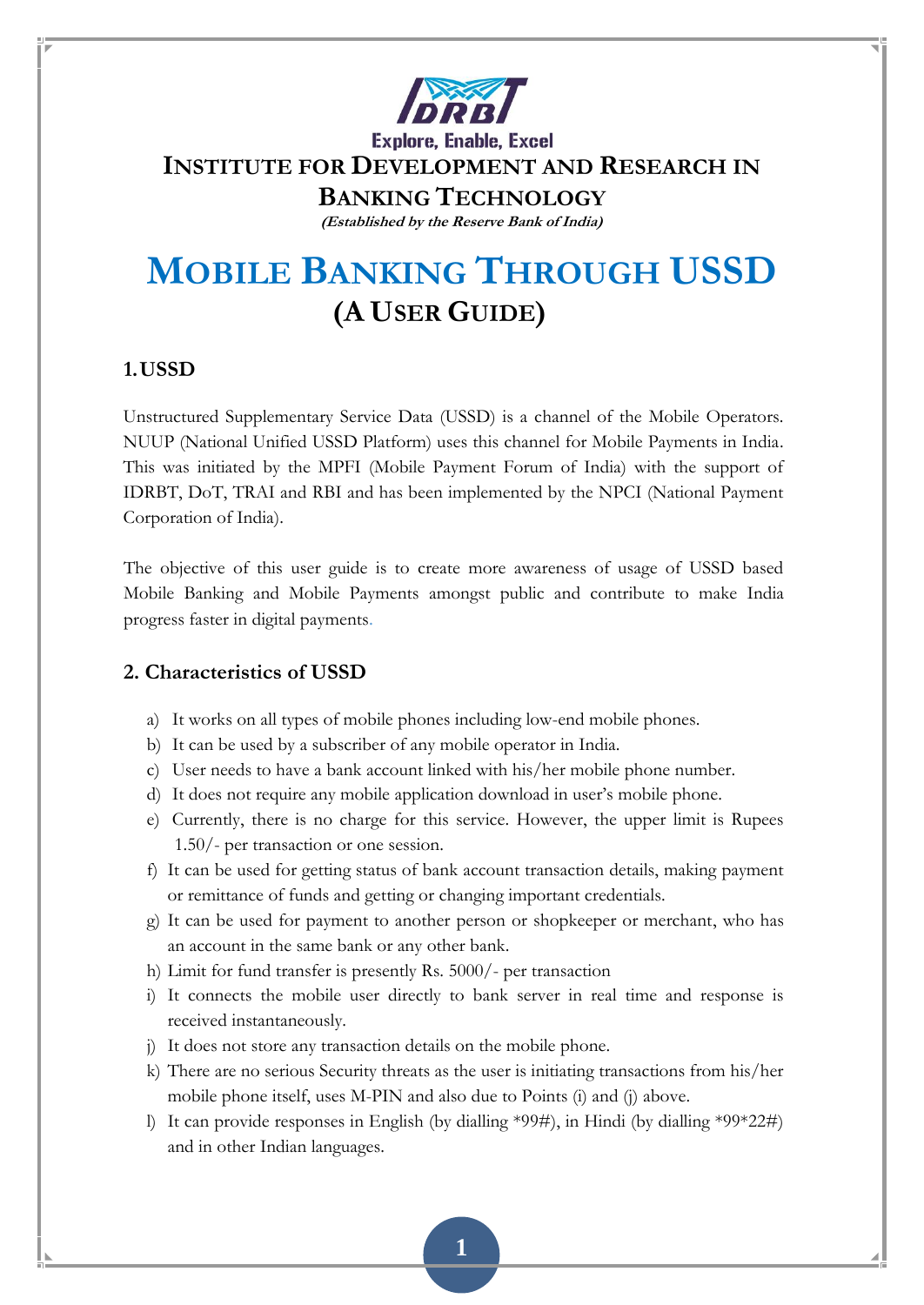m) By dialling the USSD code number as provided below, the responses in the languages supported presently can be obtained:

| Language  | <b>USSD Code</b> | Language | <b>USSD Code</b> |
|-----------|------------------|----------|------------------|
| English   | $*99#$           | Gujarati | $*99*27#$        |
| Hindi     | $*99*22\#$       | Marathi  | *99*28#          |
| Tamil     | $*99*23\#$       | Bengali  | $*99*29#$        |
| Telugu    | $*99*24\#$       | Punjabi  | $*99*30\#$       |
| Malayalam | $*99*25\#$       | Assamese | $*99*31\#$       |
| Kannada   | $*99*26\#$       | Oriya    | $*99*32\#$       |

### **3. User Requirements**

- a) User needs to have a bank account and should have registered his/her mobile phone number with the bank, which is linked with his/her bank account.
- b) User should know his/her bank's IFSC or Short Name or Numeric Code. One may find/note it from the list provided in Paragraph - 7 or from the Bank Passbook or Bank itself or NPCI.
- c) User should have m-PIN for initiating payment transactions.
- d) In order to send money, User should know either (i) the beneficiary's mobile phone number and MMID, or (ii) IFS Code and Bank Account Number, or (iii) AADHAR number.

### **4. Steps to Follow**

- a) Enter \*99# in the dialling pad of your registered mobile phone and press call button.
- b) A welcome screen of NUUP (National Unified USSD Platform) will display the menu.
- c) Enter either 3 letters of your bank's short name or first 4 letters of Bank IFSC or 2 Digit Bank Numeric Code of \*99# and click send.
- d) List of options would be displayed. Read the options and Enter the option number that you want to execute from the following list and click send:
	- i. Account Balance
	- ii. Mini Statement
	- iii. Send Money Using MMID
	- iv. Send Money Using IFSC
	- v. Send Money Using Aadhaar Number.
	- vi. Show MMID
	- vii. MPIN
	- viii. Generate OTP
- e) Follow the instructions of each option and enter the required details.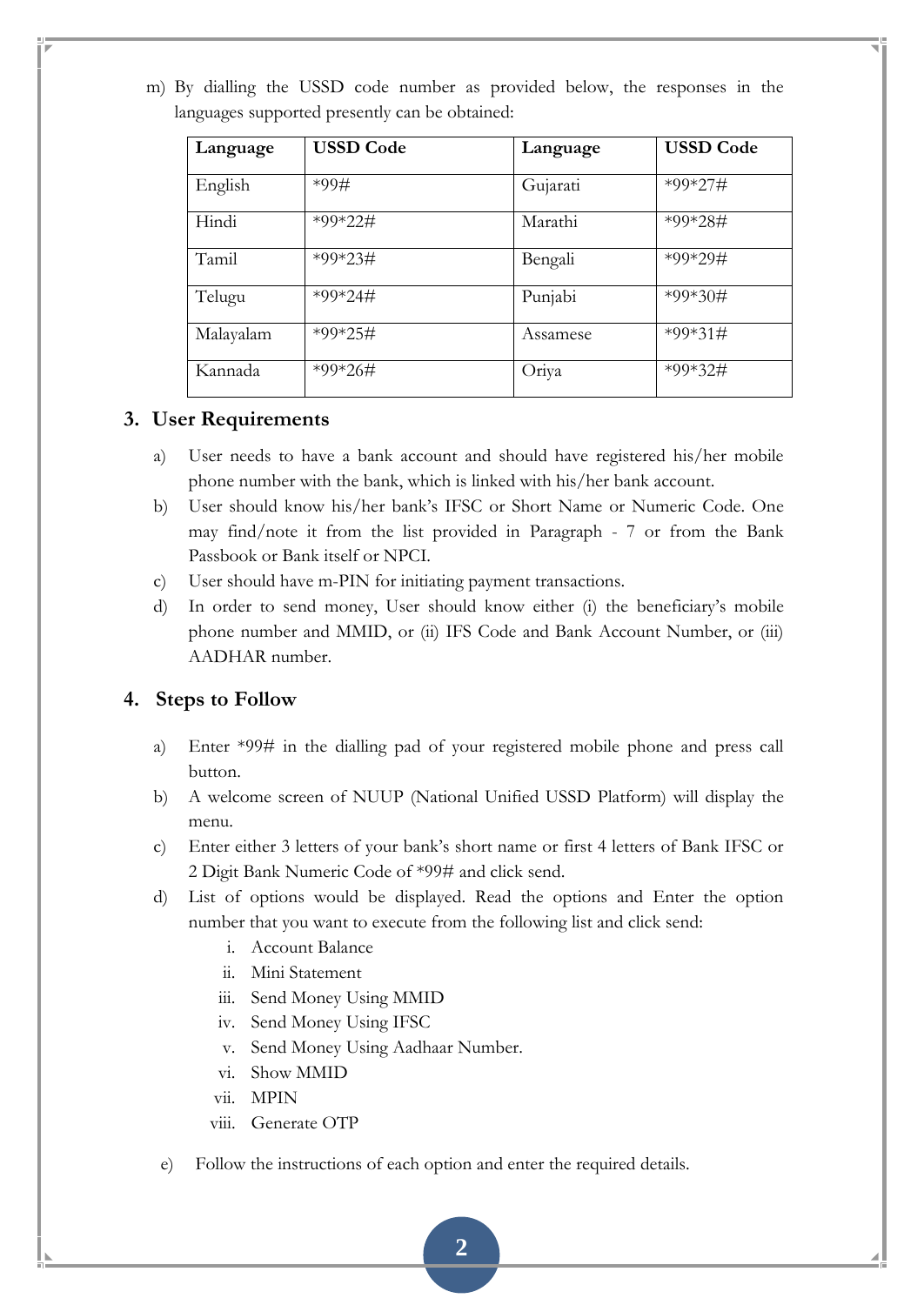### **5. Details of Menu Options**

- 1. **Account Balance:** Enter 1 for Balance Enquiry and send, a new window will get displayed showing your available balance in your account.
- 2. **Mini Statement:** Enter 2 to generate Mini Statement and send, a new window will get displayed showing your last 5 transactions in the account.
- 3. **Send Money Using MMID:** Enter 3 to send money to a person or merchant using MMID.
	- A window appears asking for Merchant's Mobile Number. Enter it and Send.
	- In the subsequent windows, it will ask for the merchant MMID, amount to transfer and remarks(optional).
	- Enter your MPIN and last 4 digits of your account number and send.
	- A confirmation message will get displayed on the screen showing the transaction was successful.
- 4. **Send Money Using IFSC:** Enter 4 to send money using IFSC.
	- A window appears asking for Merchant's bank IFSC code. Enter it and Send.
	- In the Subsequent windows, it will ask for the merchant Account Number, Amount to transfer and remarks(optional).
	- Enter your MPIN and last 4 digits of your account number and send.
	- A confirmation message will get displayed on the screen showing the transaction was successful.
- 5. **Send Money Using Aadhaar Number:** Enter 5 to send money using Aadhaar Number.
	- A window appears asking for Merchants Aadhaar Number, Enter and send.
	- Enter your MPIN and last 4 digits of your account number and send.
	- A confirmation message will get displayed on the screen showing the transaction was successful.
- 6. **Show MMID:** Enter 6 to know your MMID and send, a confirmation screen will appear displaying MMID linked to your account.
- 7. **MPIN:** Enter 7 to generate or change MPIN and send.
	- Enter 1, to generate a new MPIN and send. A screen will appear asking to enter last 6 digits of your card number and expiry date MMYY separated with single space and send. Note the MPIN generated.
	- Enter 2, to change the MPIN and send. Enter current MPIN and your new MPIN, confirm it and send. A confirmation screen will appear showing MPIN changed successfully.
- 8. **Generate OTP:** Enter 8 to generate OTP and send. Enter MPIN. A confirmation screen appears showing the OTP generated for your required action.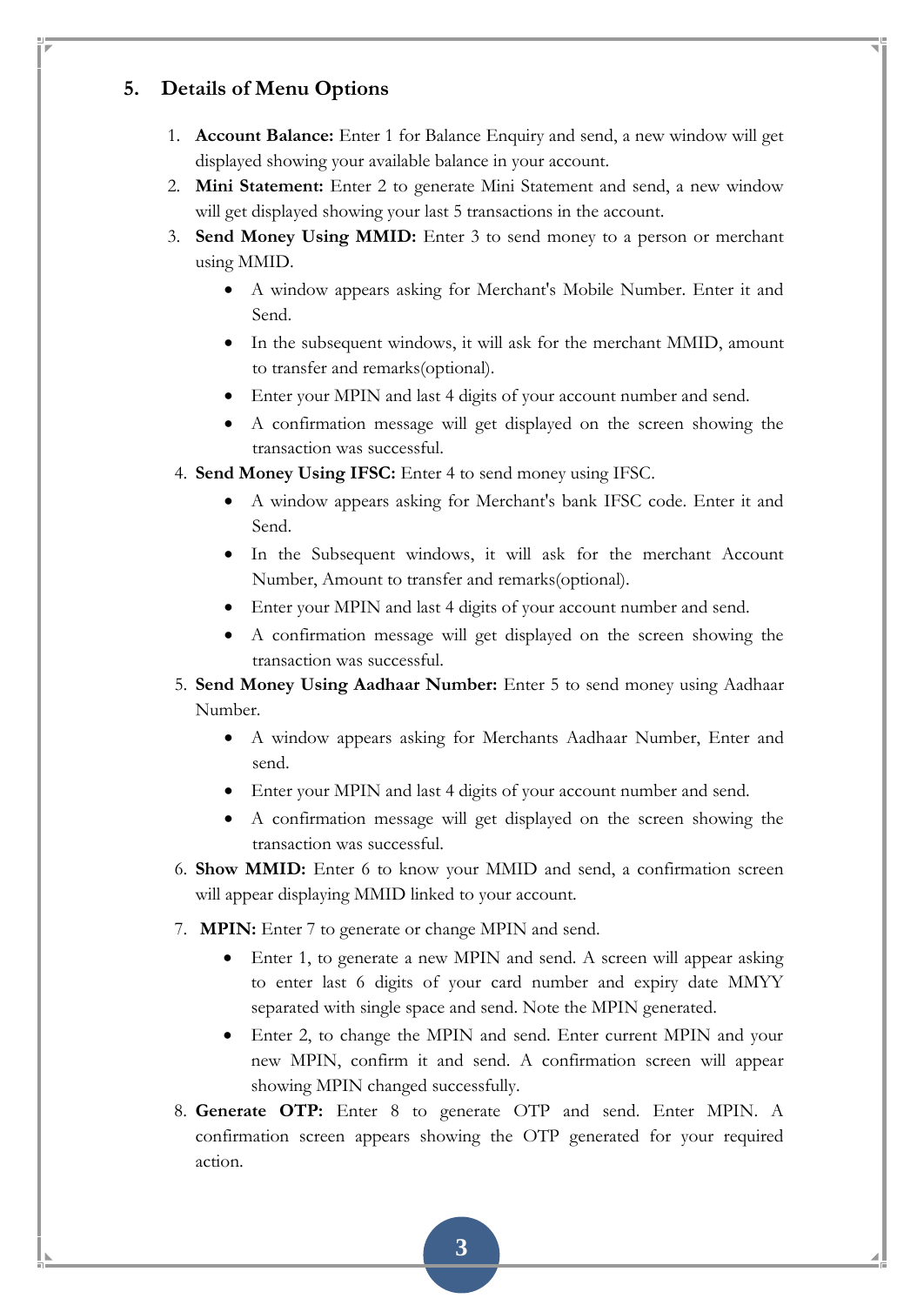## **6. Illustration**

### **6.1 Example - 1**

**I have an account in State Bank of India and want to pay money to a shopkeeper or merchant or a friend using MMID.** 

- 1. Dial \*99#.
- 2. Enter your bank short code as SBI or first 4 letters of IFSC as SBIN or 2-digit Bank numeric code as 41 and send.
- 3. On the subsequent menu screen, to choose option 3 to send money through MMID, enter 3 and send.
- 4. Enter Merchants Mobile Number. Such as 999xxxxxx9
- 5. Enter Merchant's MMID (7 digits) and amount. Such as 1234567 5000
- 6. Enter your MPIN and send.
- 7. Confirmation screen will appear and would show that the transaction was successful.

### **6.2 Example - 2**

#### **I have an account in Andhra Bank and would like to Transfer money to a friend using his IFSC.**

- 1. Dial \*99#.
- 2. Enter your bank short code as ANB or first 4 letters of IFSC as ANDB or 2-digit Bank numeric code as 59 and send.
- 3. On the subsequent screen, enter option 4 to send money through IFSC.
- 4. Enter Friend Bank's IFSC code (11 letters) and send. Such as ICIC0123456
- 5. Enter account number and amount. Such as 01234567891011 5000
- 6. Enter MPIN and send. Such as 0123
- 7. Confirmation screen will appear showing that the transaction was successful.

### **7. List of Bank Codes for USSD**

|                |                           | First 4     |              | Multi-      |
|----------------|---------------------------|-------------|--------------|-------------|
| S.No.          | <b>Bank Name</b>          | Letters     | Bank         | Modal       |
|                |                           | of IFSC     | <b>Short</b> | Codes after |
|                |                           |             | Code         | *99*        |
| 1              | State Bank of India       | <b>SBIN</b> | SBI          | $*99*41\#$  |
| 2              | Punjab National Bank      | PUNB        | PNB          | *99*42#     |
| 3              | Canara Bank               | <b>CNRB</b> | CNB          | $*99*46#$   |
| $\overline{4}$ | Bank of India             | BKID        | <b>BOI</b>   | *99*47#     |
| 5              | Bank of Baroda            | <b>BARB</b> | <b>BOB</b>   | *99*48#     |
| 6              | <b>IDBI</b> Bank          | IBKL        | <b>IDB</b>   | *99*49#     |
| 7              | Union Bank of India       | <b>UBIN</b> | UOB          | *99*50#     |
| 8              | Central Bank of India     | <b>CBIN</b> | <b>CBI</b>   | $*99*51\#$  |
| 9              | Indian Overseas Bank      | <b>IOBA</b> | <b>IOB</b>   | $*99*52\#$  |
| 10             | Oriental Bank of Commerce | <b>ORBC</b> | OBC          | *99*53#     |
| 11             | Allahabad Bank            | ALLA        | ALB          | *99*54#     |
| 12             | Syndicate Bank            | <b>SYNB</b> | <b>SYB</b>   | $*99*55#$   |
| 13             | <b>UCO</b> Bank           | <b>UCBA</b> | <b>UCO</b>   | $*99*56\#$  |
| 14             | Corporation Bank          | <b>CORP</b> | <b>CRB</b>   | *99*57#     |
| 15             | Indian Bank               | <b>IDIB</b> | <b>INB</b>   | *99*58#     |
| 16             | Andhra Bank               | <b>ANDB</b> | <b>ANB</b>   | *99*59#     |